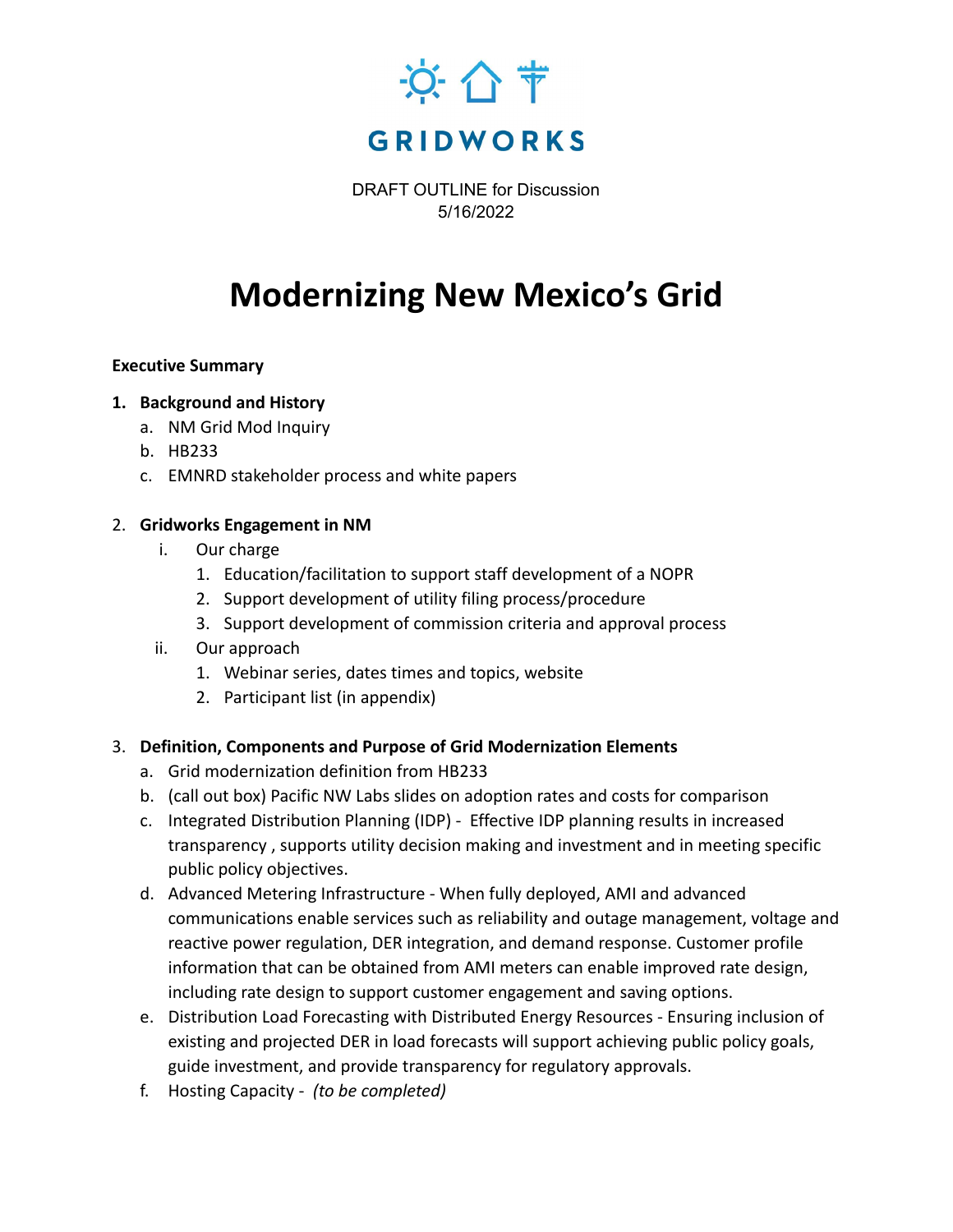

DRAFT OUTLINE for Discussion 5/16/2022

- g. Non-wire Alternatives *(to be completed)*
- h. Transportation Electrification in DSP *(to be completed)*

### **4. Key Findings and Recommendations for Cross Cutting and Individual topics**

### **Cross-cutting topics (***Examples of section content below)*

- a. Efforts to modernize the grid through utility investments can increase customer costs, but not spending money on foundational technology (such as AMI), limits a utility's abilities and precludes securing system benefits for consumers (such as beyond the costs of the meters).
- b. Distributed Energy Resources (DER) adoption is growing rapidly creating the potential for disruptive impacts, as well as system benefits.
- c. Integrated Distribution Planning provides the opportunity for increased transparency to guide investment and cost recovery approvals.
- d. If a utility serves as a balancing authority for co-ops or other entities, the status of their AMI and other advanced grid management capabilities hinders or supports advanced operations and achievement of public policy goals of utilities for which they provide balancing services.
- e. Federal funding may be available to utilities supporting investment in grid modernization technology deployment, such as electric vehicle charging.

# **Individual topics** *(Examples of section content below)*

- a. IDP
	- 1. IDP's are seen as equal in value and importance to Integrated Resource Plans (IRP's). IDP can be conducted before and be fed into IRP's. Both planning processes should use common data, information and other planning components.
	- 2. IDPs should consider customer impacts, both negative and positive (ease to add DERs, potential system degradation and increased bills/rate) and benefits for DER market participants, such as supporting third parties engaging with customers and delivering services.
	- 3. Rule language on IDPs should set forth desired, actual results/outcomes, which can be used on an on-going basis by the PRC to evaluate progress.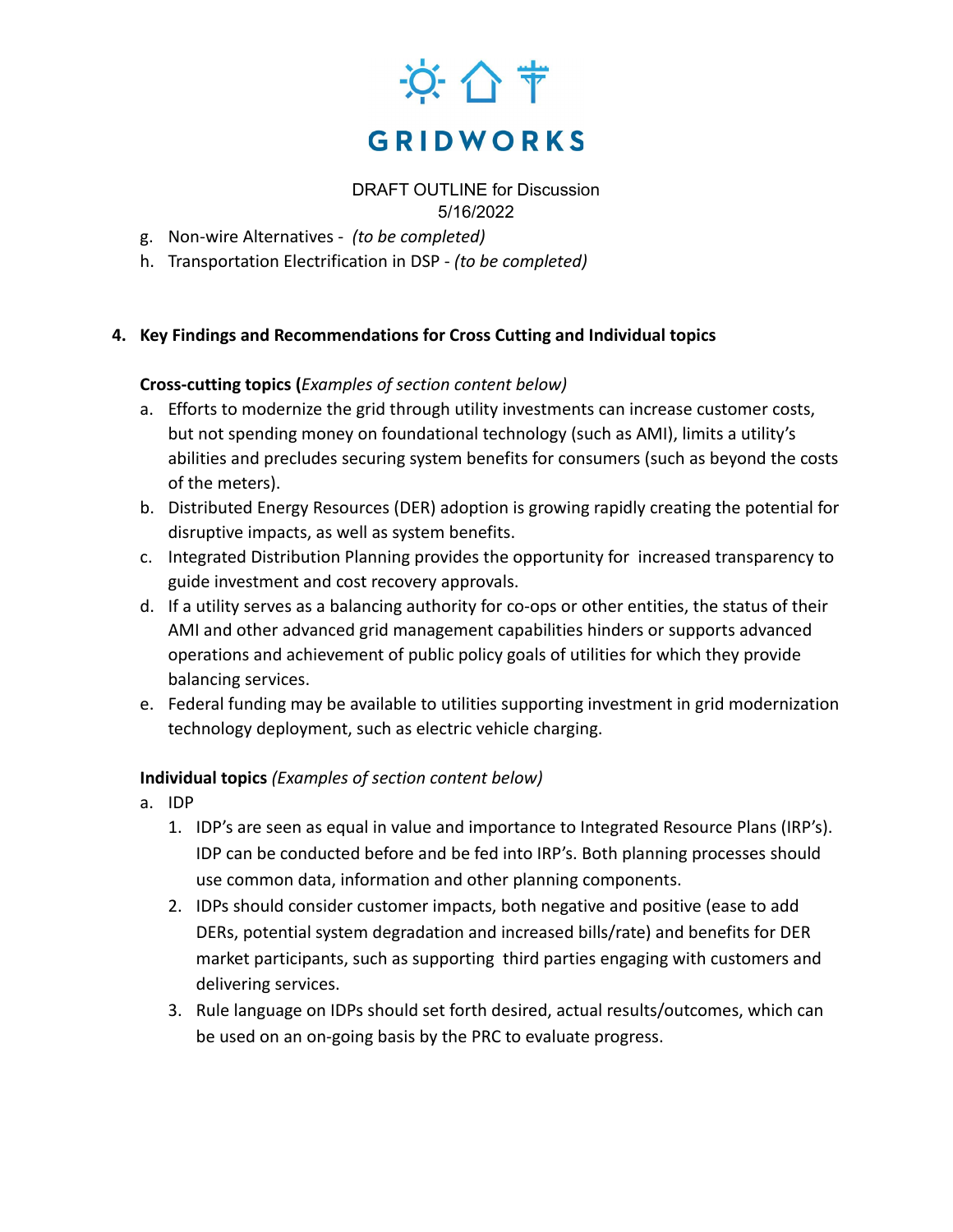# 京 合节 **GRIDWORKS**

# DRAFT OUTLINE for Discussion 5/16/2022

- 4. A rule should contemplate requiring utilities to consider and include grid modernization projects as part of their IDPs to support investment decisions and cost recovery approvals.
- b. AMI and Communications
	- i. AMI is the cornerstone of grid modernization efforts. The cost of AMI is concrete but the benefits depend on uses of information provided, ranging from grid operational improvements to enabling greater customer choice. A systems approach to AMI investments can create a full range of benefits.
	- ii. AMI may replace legacy equipment that is not fully depreciated and adoption can require changes to 'back office' operation requiring attention to cost impacts and cost recovery treatment. and need for a multi-year implementation approach.
- iii. A utility needs to identify the wide range of benefits possible resulting from AMI investments, detail its implementation approach and timeline forAMI deployment, and use of resulting data to improve system operation and planning.
- iv. PRC will need criteria to evaluate AMI benefits and proposals.
- c. Load Forecasting *(to be completed)*
- d. Hosting Capacity *(to be completed)*
- e. Non-wire Alternatives *(to be completed)*
- f. Transportation Electrification in DSP *(to be completed)*
- g. Evaluation methods for grid investments and DER *(to be completed)*

# 5. **Putting together the Pieces**

# **Interrelationship of grid modernization pieces**

a. Insert flow chart (e.g., how AMI affects DSP planning, etc.)

# **Interaction of issues outside of grid modernization rule (***Examples of section content)*

- a. A grid mod NOPR is likely to have multiple potential overlaps with other PRC proceedings and processes, such as Interconnection Standards and the associated Guidebook. The NOPR should be carefully crafted to support and supplement existing rules.
- b. Collecting customer information through AMI meters necessitates confidentiality rules for data and customer protections, and opt-out provisions. Confidential provisions should be included in the Customer Service Rule, rather than in a grid modernization rule.
- c. Community solar
- d. Transportation Electrification Planning